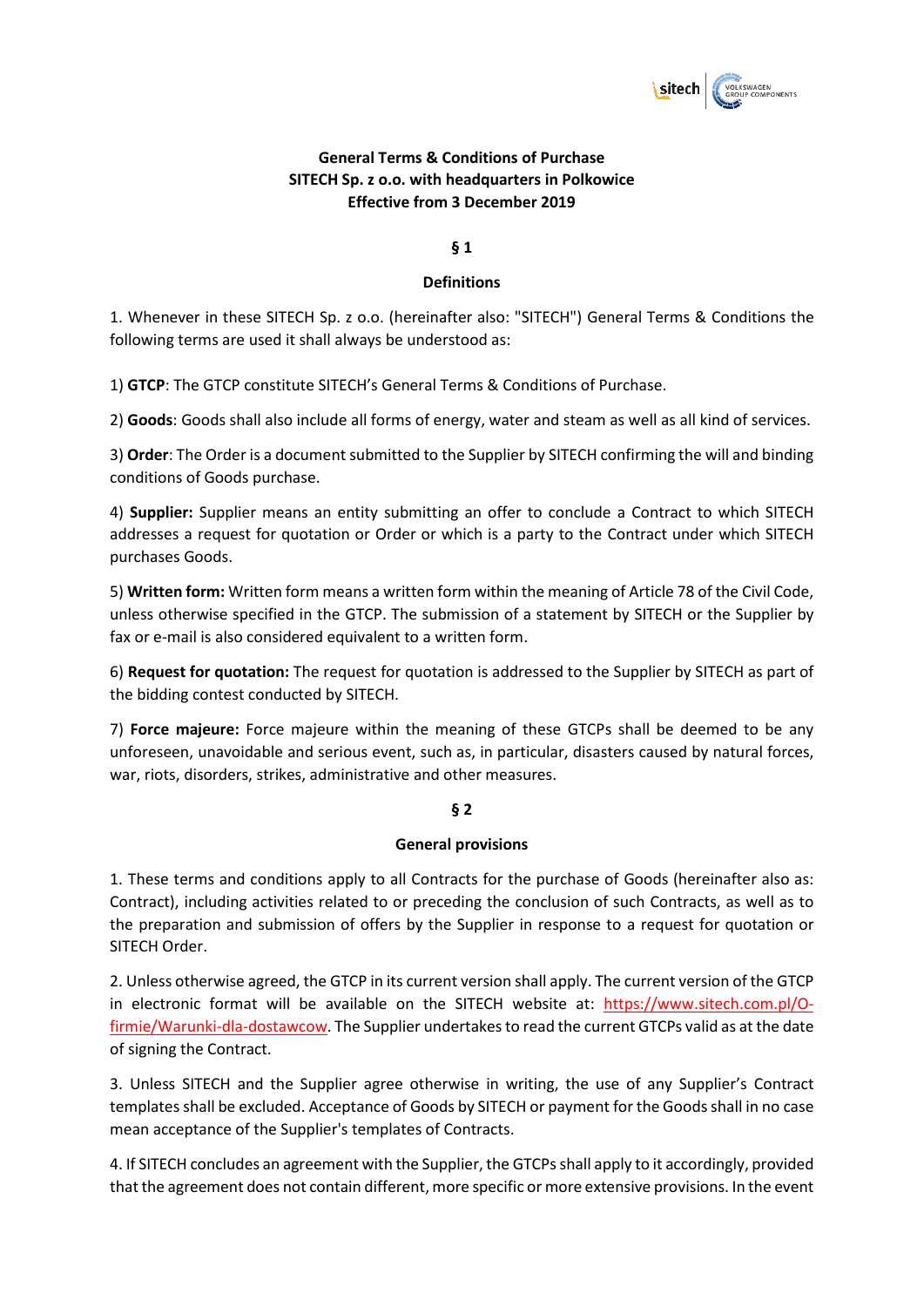

of a conflict between the content of the provisions of the Contract and the content of the GTCP, the provisions of the Contract shall prevail.

5. In the case of conflict between individual annexes to the agreement, the annexes with the higher number shall take precedence, following the Order indicated in point 6 below. If the annexes to the agreement have not been marked with numbers or are at the same level of Order indicated in point 6 below, the priority shall be given to the annexes which are the most recent ones.

6. For the purposes of interpretation of the agreement concluded between SITECH and the Supplier, the following Order of documents constituting a part of the agreement is adopted:

a) Contract / Order placed by SITECH;

b) protocol or protocols on negotiations between SITECH and the Supplier, with the content of protocols prepared the shortest before the date of the Contract being considered first;

c) these GTCP;

d) SITECH request for quotation;

e) specification of technical requirements.

**§ 3**

#### **Request for quotation and Offer**

1. Any Orders placed by SITECH, the value of which exceeds EUR 3,000.00, shall be deemed binding only if they have been submitted or confirmed in writing.

2. Offers must be made in Polish or German. The offer must be complete and contain all information necessary to assess whether the Goods offered by the Supplier meet the requirements indicated in the request for quotation. SITECH may submit an offer form together with the request.

3. In case of offers submitted using the offer forms used by SITECH, the Supplier is obliged to include in the offer all information required by SITECH.

4. Submission of an offer by the Supplier is tantamount to acceptance of these GTCP.

5. The Supplier is obliged to indicate any discrepancies between the requirements specified in the content of the request and the content of the offer submitted by them and the reasons for his withdrawal from the requirements indicated by SITECH. The list of such discrepancies shall be attached to the offer submitted by the Supplier in the form of a separate attachment.

6. At any time, SITECH may request free submission from the Supplier of additional information or documents regarding the Goods being the subject of the offer.

7. The offer must clearly specify the currency and price. All prices are net prices, excluding the value added tax (VAT) in accordance with applicable law, unless explicitly stated otherwise. Unless otherwise stipulated, the prices indicated in the offer also include the costs of loading, transport, packaging, shipping, unloading and insurance of the Goods until they are delivered to SITECH at the headquarters of SITECH or in another place indicated in SITECH's request.

8. Offers should be sent to the address indicated in the request for quotation.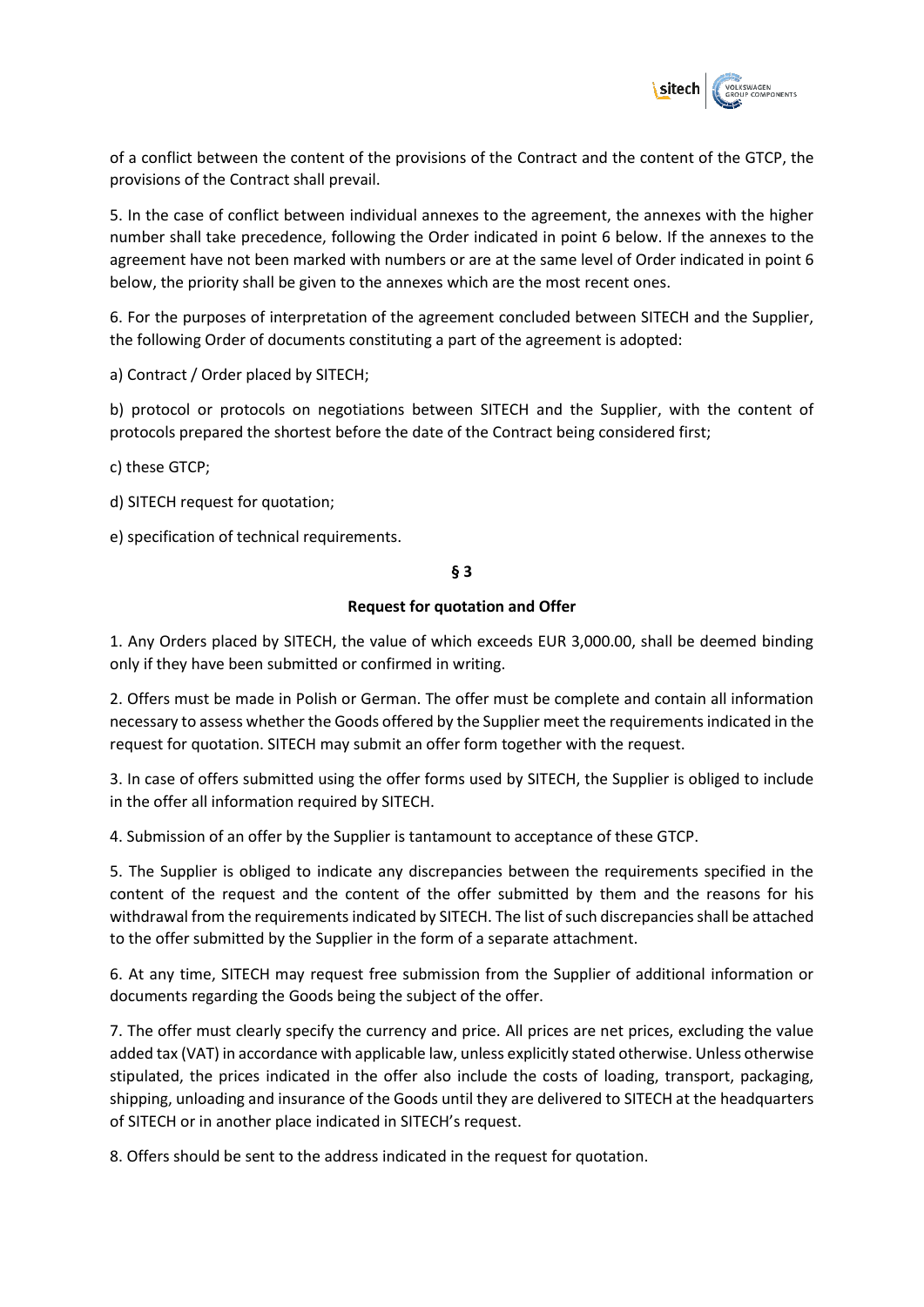

9. Request for quotation submitted by SITECH ceases to be binding if the Supplier fails to submit an offer within the deadline specified in each request.

### **§ 4**

### **Special obligations of the Supplier in connection with the preparation of the offer**

1. The Supplier is obliged to check - immediately upon receipt - the completeness and consistency of the documents provided by SITECH in connection with the submission of the request for quotation. The Supplier shall notify the SITECH unit from which it received the request of any missing documents and information, but not later than within three working days of receipt of the request.

2. The Supplier is obliged to indicate in the offer all deliveries and services necessary for the proper performance of the Contract.

3. Unless agreed otherwise, SITECH allows the possibility of submitting variants or alternative offers deviating from the conditions indicated in the request for quotation. However, this fact should always be indicated in the submitted offer.

### **§ 5**

### **Conclusion and performance of the Contract**

1. The conclusion of the Goods purchase agreement shall be made in writing within the meaning of § 1 (5) of these GTPC.

2. The purchase Contract is concluded upon submission the Order signed by SITECH in accordance with the internal regulations of the Order.

3. SITECH is entitled to exercise constant supervision over the manner of performance of the Goods purchase Contract.

4. The Supplier is obliged to perform the obligations arising from the Contract for the purchase of Goods in compliance with the requirements set out in generally applicable law and resulting from good business practices and the professional nature of the business conducted. This applies in particular to the Supplier's obligation to comply with national and international legal requirements regarding the design, construction or manufacture, transport and assembly of Goods. The Supplier shall be fully liable for any personal and property damages caused by violation of these regulations and standards. At SITECH's request, the Supplier will provide all certificates required by law and documents confirming the admission of the Goods supplied to trading and use.

5. If the condition for the operation or incorporation the Goods is obtaining a permit for their use or another official certificate or attestation allowing the Goods to be used, the Supplier shall obtain such decisions, certificates or attestations and submit them to SITECH no later than on the date of delivery of the Goods.

6. Each Party shall promptly inform the other Party of any important circumstances or events regarding the performance of the Contract, in particular of any difficulties and obstacles to its proper fulfilment.

7. In the event of a change in the completion date of individual stages of Contract execution or the final date of its execution, the Parties shall agree on new deadlines for the execution of obligations under the Contract. If the Supplier fails to meet the aforementioned deadlines, SITECH shall be entitled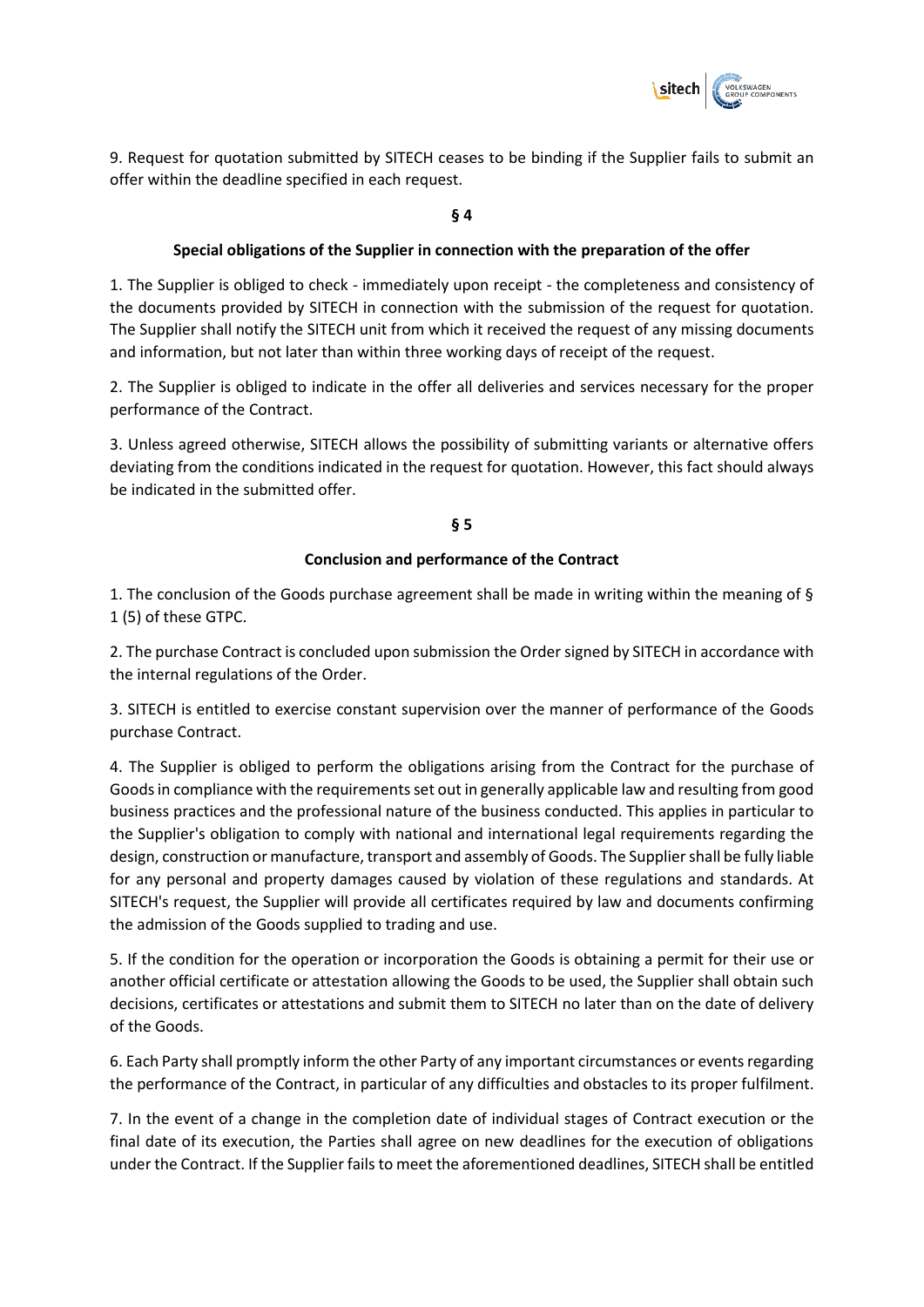

to withdraw from the Contract. This shall not affect SITECH's right to demand compensation for damage resulting from the Supplier's failure to meet the deadlines.

8. The Supplier is obliged to carry out quality control of the Goods before they are delivered to SITECH. In particular, the Supplier shall be obliged to check whether the Goods have the agreed properties and are suitable for the use specified in the Contract or for the use normally accepted for such Goods.

#### **§ 6**

### **Invoices. Terms of payment.**

1. The Supplier sends VAT invoices for the purchase of Goods to the address indicated in the SITECH Order. A VAT invoice will be issued each time in accordance with the applicable laws and must include in particular:

a) Supplier's tax identification number (NIP),

b) Supplier's identification number assigned by SITECH,

c) number and date of Order,

d) additional information agreed between SITECH and the Supplier (e.g. place of unloading, number and date of the bill of lading, quantity and identification numbers of Goods together with the index)

e) the price of Goods agreed in the Contract, with the amount of tax on Goods and services shown separately.

Unless otherwise agreed, the payment deadline is 30 days from the date on which the Supplier has delivered the Goods to the place of delivery previously agreed with SITECH.

2. If the Supplier ensures that VAT invoices are issued in electronic form in accordance with the requirements set out in applicable law, SITECH may agree to the issuing and sending of invoices in this form by the Suppliers.

3. The Parties consider the date of debiting SITECH's bank account as the date of payment.

4. If a VAT invoice was issued incorrectly, the Supplier shall issue an appropriate VAT correction invoice or a credit note upon SITECH's request. In such a case, SITECH shall not be charged with the consequences of delayed payment of receivables, including interest for the delay. In the case of early deliveries, the payment deadline is applicable according to the agreed date of delivery of Goods.

5. If the Parties have agreed a payment schedule, then SITECH shall make payments in accordance with this schedule.

6. If a down payment has been agreed, the payment of the down payment shall be subject to the presentation of a perpetual, irrevocable, unconditional and payable on first demand bank guarantee in the amount of the agreed down payment, unless otherwise agreed by the Parties. The guarantee shall be returned upon final settlement of the Goods delivery Contract.

7. In the event of improper performance of the Contract by the Supplier - i.e. performance contrary to the requirements and standards specified in the request for quotation / Order / Contract - SITECH shall be entitled to withhold payment or its relevant part until the proper performance of this Contract.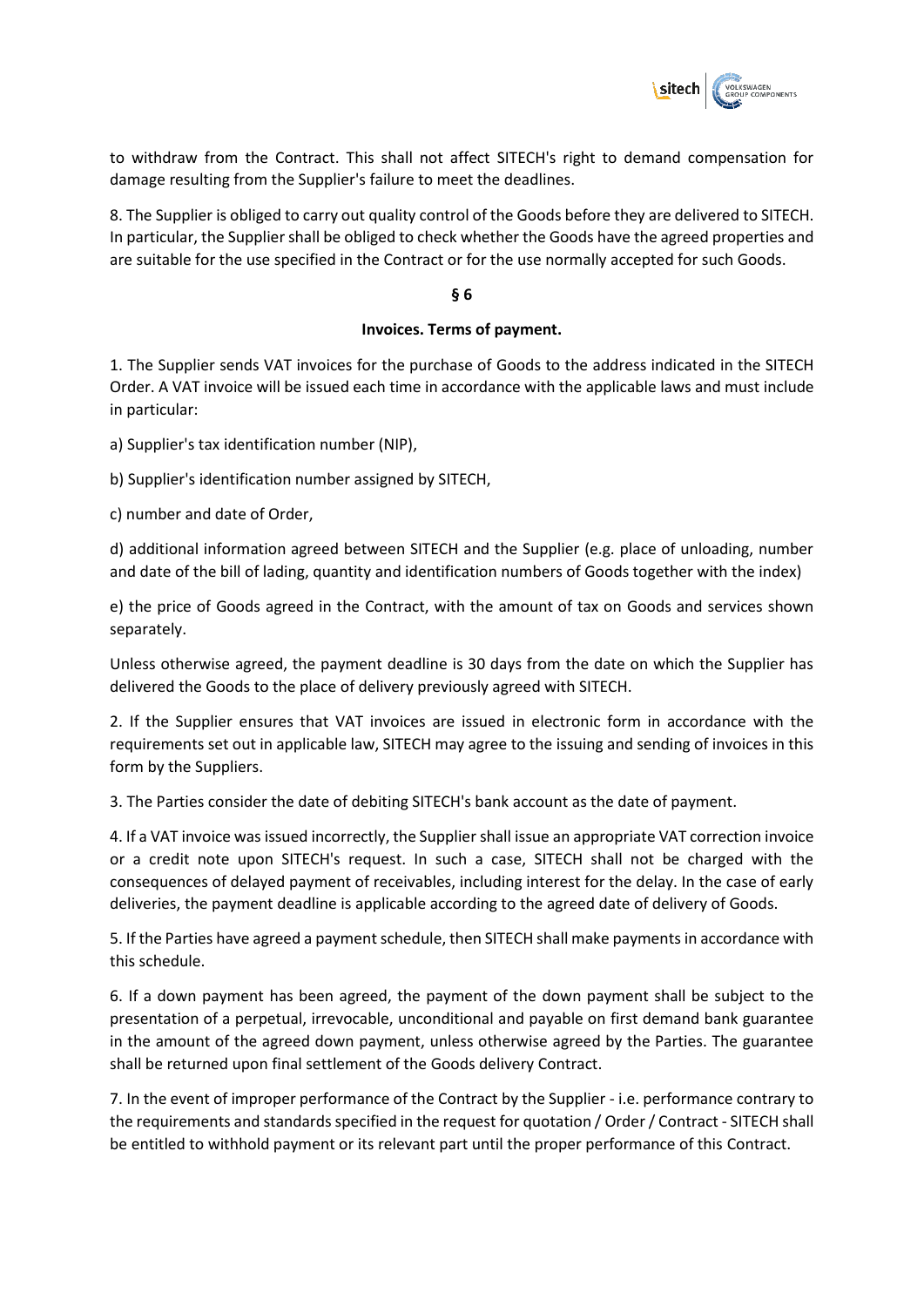

8. The agreed purchase price for the Goods is paid to the bank account indicated to SITECH by the Supplier in a separate letter before proceeding with the delivery. The Supplier is also obliged to inform SITECH in writing immediately - but not later than within 3 working days - of any change in the bank or bank account number. Failure to provide the above information by the Seller releases SITECH from liability for the correctness of bank transfers.

9. The Parties exclude the possibility of transferring the Supplier's claims from SITECH to third Parties.

# **§ 7**

## **Production of Goods. Reporting changes. Tools.**

1. If, in the course of performance of the Contract, it turns out that for technical or other important reasons it is necessary to deviate from the previously agreed characteristics of the Goods, each Party is obliged to notify the other Party and receive its acceptance in writing.

2. If the change referred to in paragraph 1 above affects the previously agreed purchase price or the compliance with the previously agreed delivery date of the Goods, the Parties shall agree on a new price as well as an appropriate new delivery date for the Goods, confirming the above arrangements in writing.

3. Any changes to the specification of Goods can be made only after receiving a written change of the Order. This does not apply to those works which must be undertaken in order to protect human life or health or to avoid significant damage to SITECH's or third Parties' property.

4. SITECH may provide the Supplier with the tools necessary to manufacture the Goods. These tools remain the property of SITECH or VOLKSWAGEN AG, and the value of the remuneration for their availability will be appropriately included in the price agreed upon by the Parties. The Supplier shall be obliged to use these tools solely for the purposes of performing the Contract concluded with SITECH.

5. The Supplier shall be obliged to conclude an insurance contract for the tools provided and to transfer to SITECH all the claims to which the Supplier is entitled from these insurance contracts. In addition, the Supplier shall be obliged to carry out at their own expense all repairs of the tools provided, informing SITECH each time of any damage to the tools.

## **§ 8**

## **Delivery of Goods**

1. Unless agreed otherwise, loading, shipment, transport and unloading of Goods ordered by SITECH shall take place at the Supplier's risk in accordance with INCOTERM 2010. The Supplier is obliged to conclude an appropriate insurance contract in transport.

2. Unless agreed otherwise, the Goods to be delivered shall be packed in accordance with commercial practices and according to the properties of the packed item. The Supplier shall be liable for damages resulting from defective packaging.

3. The receipt of the Goods will be confirmed on the delivery note issued by the Supplier. The confirmation is to be made by a person authorized to such an action on behalf of SITECH. The delivery note should contain the following details:

a) full Order number;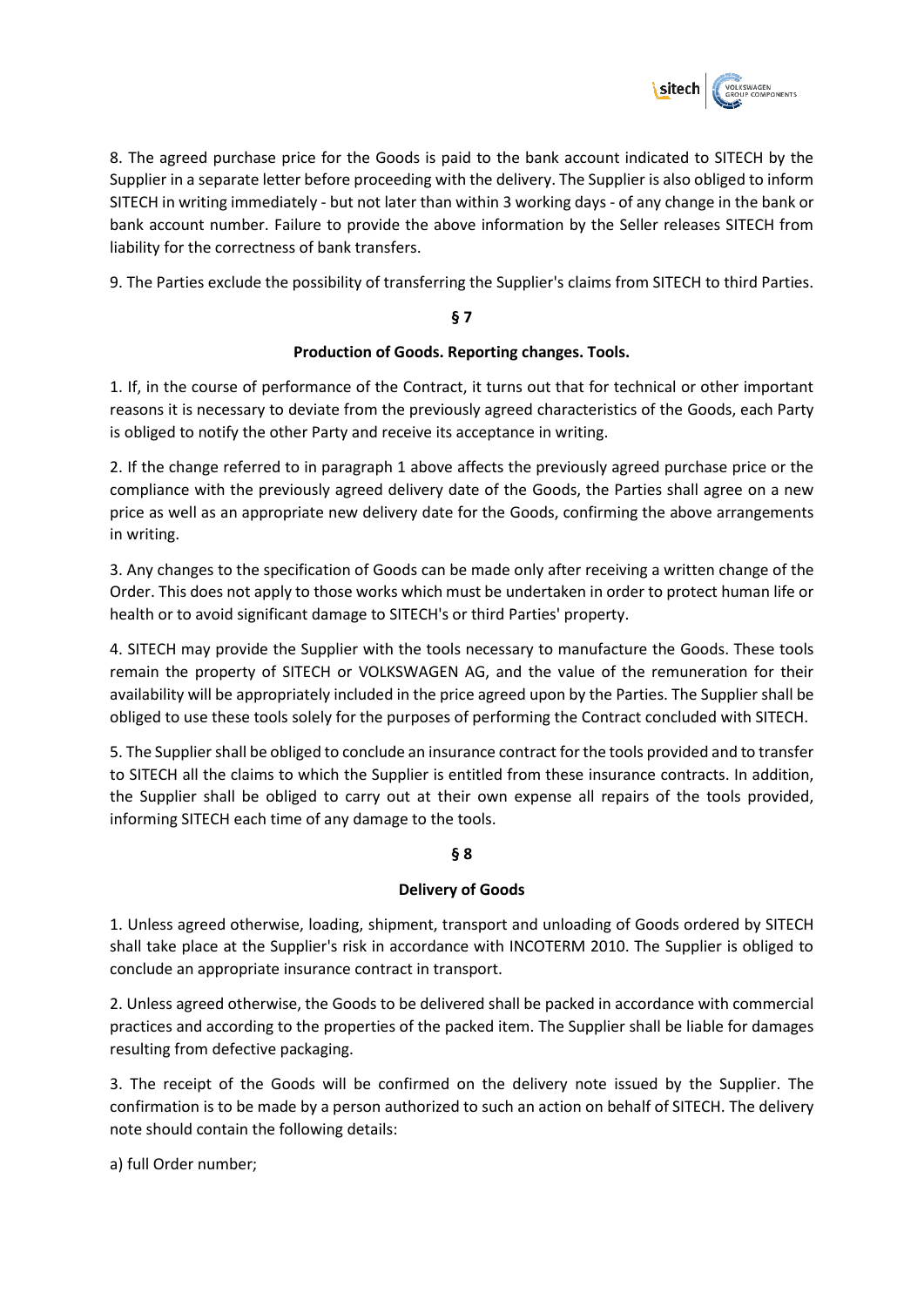

b) quantity and Order units;

c) designation of Goods;

d) SITECH plant and unloading site;

e) SITECH material indexes.

**§ 9** 

### **Defects of goods. Control.**

1. The Supplier is obliged to deliver Goods free from any physical and legal defects, in accordance with the Contract, along with complete documentation in Polish (such as: warranty card, operating instructions, safety data sheets, declarations of conformity, certificates, etc.), provided that the content the Contract itself is not reserved otherwise. The Goods subject to the Contract should contain all parts and elements necessary for their proper, correct and trouble-free operation, even if they were not explicitly indicated in the request for quotation or Order.

2. SITECH is obliged to carry out a preliminary inspection including checking the compliance of the delivered Goods with the Order, visible deficiencies and defects, transport damage and quantity control. Any defects or quantity shortages detected by SITECH during the preliminary inspection will be reported to the Supplier immediately after their disclosure. The deadline for the removal of the defect will be agreed with SITECH.

3. To the extent not specified in section 2 above, the Goods will be checked by SITECH during inspections accompanying the production process and during final inspections. Defects found in this way will be notified to the Supplier immediately after they are found by SITECH.

4. SITECH is not obliged to accept defective Goods other than those specified in the Contract or delivered in the wrong quantity.

5. Without prejudice to its rights under relevant laws or contracts, SITECH is entitled to accept Goods which are not free from defects. In such a case, the Parties shall agree on an appropriate time limit within which the Supplier shall be obliged to remove the defects / reduce the remuneration due to the Supplier accordingly.

### **§ 10**

### **Warranty and Guarantee**

1. The Supplier shall be liable for defects in the Goods in accordance with the applicable law, including in particular the provisions regulating the warranty for defects in the Goods sold.

2. In the event that the delivered Goods turn out to be defective, the Supplier is obliged - at SITECH's choice - to remove the defects or to re-deliver the Goods free from defects, unless for technological and/or production reasons, the re-delivery would be economically unjustified for SITECH. If the Supplier is unable to fulfil the request made by SITECH within a reasonable time limit set by SITECH, then SITECH may withdraw from the Contract and return the Goods at the risk and cost of the Supplier. SITECH's claims for the reduction of the prices of the defective Goods as well as for the repair of the damage and the payment of contractual penalties resulting from the delivery of the defective Goods by the Supplier remain unaffected.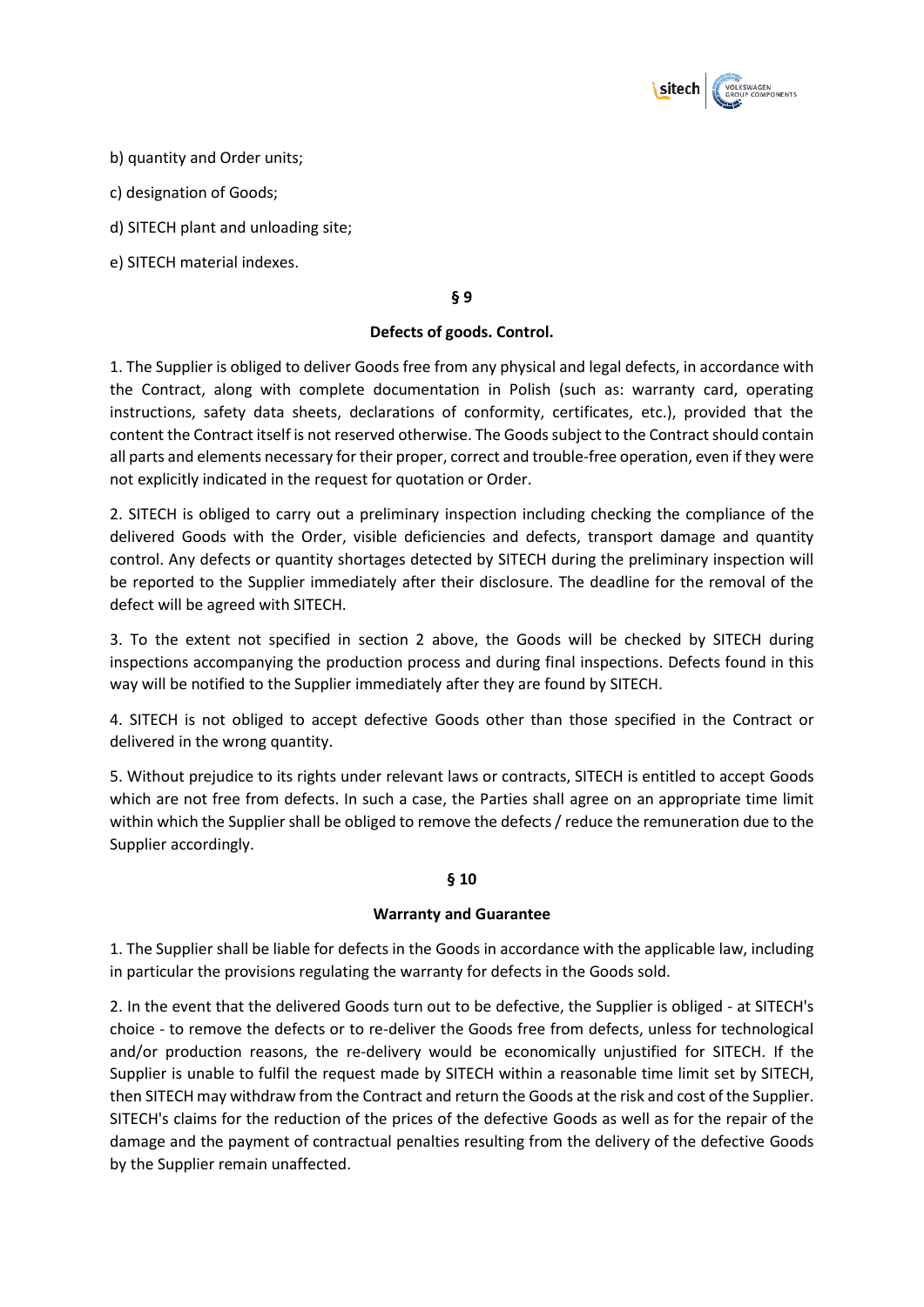

3. If, despite the ineffective expiry of the deadline set by SITECH in accordance with paragraph 2 above, SITECH does not withdraw from the Contract, then it may remove the defects of the Goods itself or have them removed by a third party. The costs incurred this way shall be borne by the Supplier. SITECH is entitled to deduct the costs related to the performance of the aforementioned repairs from the Supplier's receivables to SITECH.

4. In the event that the Goods delivered again - in accordance with paragraph 2 above - are defective, SITECH will be entitled to withdraw from the Contract without setting another date for the Supplier to deliver Goods free from defects.

5. In the event that defects in the Goods delivered by the Supplier may cause a direct threat to health or significant damage to property, SITECH shall be entitled to immediately remove - by itself or by third Parties - defects in the Goods at the Supplier's expense and risk. If possible, SITECH shall immediately inform the Supplier about the defect and, if possible, ensure the Supplier's participation in the removing defects in the Goods.

6. If, despite SITECH's compliance with the obligations set forth in the GPC, a defect in the Goods is detected only after their processing has started, then SITECH may demand compensation from the Supplier for additional expenses resulting from the delivery of defective Goods. If the delivery of defective Goods results in stopping SITECH's production, the Supplier shall also be obliged to pay compensation for lost profits for each case of stopping production.

7. Compensation claims for the lack of characteristics of the Goods, the existence of which the Supplier has ensured, as well as claims for the Supplier's liability for a dangerous product remain unaffected.

8. Unless agreed otherwise, the warranty rights expire 24 months after the delivery to SITECH.

9. The Supplier undertakes to provide SITECH each time with a guarantee document for the Goods delivered, covering a period of 24 months from the date of delivery.

10. At the request of SITECH, the Supplier is obliged to conclude a civil liability insurance contract within the scope of its own business, in particular with regard to damage caused by a hazardous product and damage to the natural environment, as well as to present a document confirming the conclusion of a civil liability insurance contract with detailed insurance terms and conditions.

## **§ 11**

### **Supplier's Liability and Delay**

1. Except for the cases indicated in these GTCP, the delivery date of the Goods is binding for the Supplier.

2. The supplier is obliged to immediately inform the SITECH Purchasing Department, in writing, about the intention of earlier delivery of Goods as well as about the delay in delivery of Goods. SITECH may refuse to accept Goods before the agreed date of delivery. In case of refusal, the Supplier shall bear all costs and risks related to the storage of Goods until the agreed date of delivery of the Goods.

3. Unless the Parties expressly stipulate otherwise, if the Supplier exceeds the intermediate deadlines for the performance of services specified in the Order, the Supplier shall be obliged to pay SITECH a contractual penalty in the amount of 0.2% of the Order's net accounting amount (excluding value added tax) for each working day of delay. The above does not exclude SITECH's right to claim damages in excess of the amount of the contractual penalty.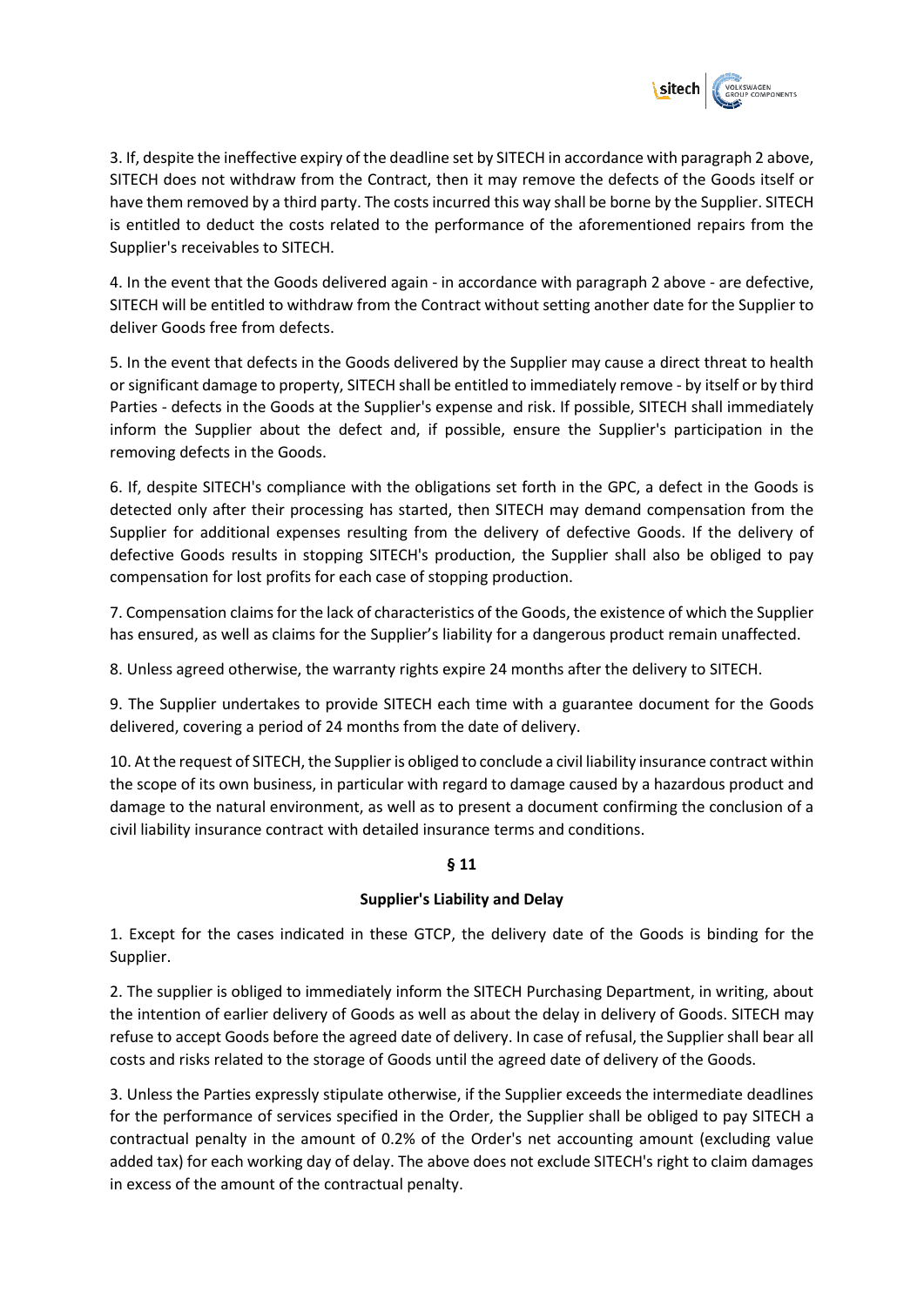

4. Unless the Parties expressly stipulate otherwise, if the Supplier exceeds the final deadline for the performance of the services specified in the Order, the Supplier shall be obliged to pay SITECH a contractual penalty in the amount of 0.2% of the Order's gross accounting amount for each working day of delay. In such a case, the contractual penalty may not exceed 5% of the Order's gross accounting amount. The above does not exclude SITECH's right to claim damages in excess of the amount of the contractual penalty.

5. In the event that the delay indicated in paragraphs 3 and 4 above arises for reasons beyond the control of the Supplier, SITECH may release the Supplier from the obligation to pay contractual penalties indicated in the abovementioned provisions.

6. If SITECH as a result of force majeure cannot collect the Goods in the agreed place, the Supplier shall not be entitled to any compensation claim against SITECH for the delay in collecting the Goods. In this case, the Supplier may also not demand that SITECH fulfil its contractual obligations. If possible, SITECH shall notify the Supplier of the estimated duration of obstacles caused by force majeure. For the duration of such obstacles, the Supplier shall be obliged to store the Goods properly at its own expense and risk.

## **§ 12**

### **Assignment of claims, Set-off**

1. The Supplier may not, without SITECH's prior written consent, transfer to the third party the claims it has against SITECH under the Contract for the purchase of Goods or authorise third Parties to pursue these claims.

2. The Supplier may not limit SITECH's statutory right to refrain from providing a counter-performance to the Supplier or to set off any mutual claims by SITECH.

3. The Supplier hereby authorizes SITECH to make deductions of all debts owed to SITECH against the Supplier with all debts owed to SITECH.

### **§ 13**

## **Intellectual Property Rights**

1. SITECH or Volkswagen AG shall have all rights, including intellectual property rights, with respect to all drawings, sketches, calculations and other documents as well as models and templates provided to the Supplier in connection with the Contract conclusion. The subjects of these rights may not be made available to third Parties without the prior written consent of SITECH. The Supplier may use them solely for the purpose of performing the Contract concluded with SITECH and after its execution they should be immediately returned to SITECH without a separate request from SITECH.

2. Logos and trademarks as well as SITECH part numbers should be placed on the Goods if it results from the documents provided by SITECH in connection with the performance of the Contract or if SITECH gives the Supplier such an order. Goods marked in this way may be transferred solely to SITECH.

3. In the case of a justified return of Goods marked with a logo or a trademark or a part number of SITECH, caused inter alia, by defects or any other inconsistency of the delivered Goods with the inquiry/order, the Supplier is obliged not to make them available to third Parties in any form, unless it irrevocably removes the abovementioned marks and obtains an express written consent of SITECH.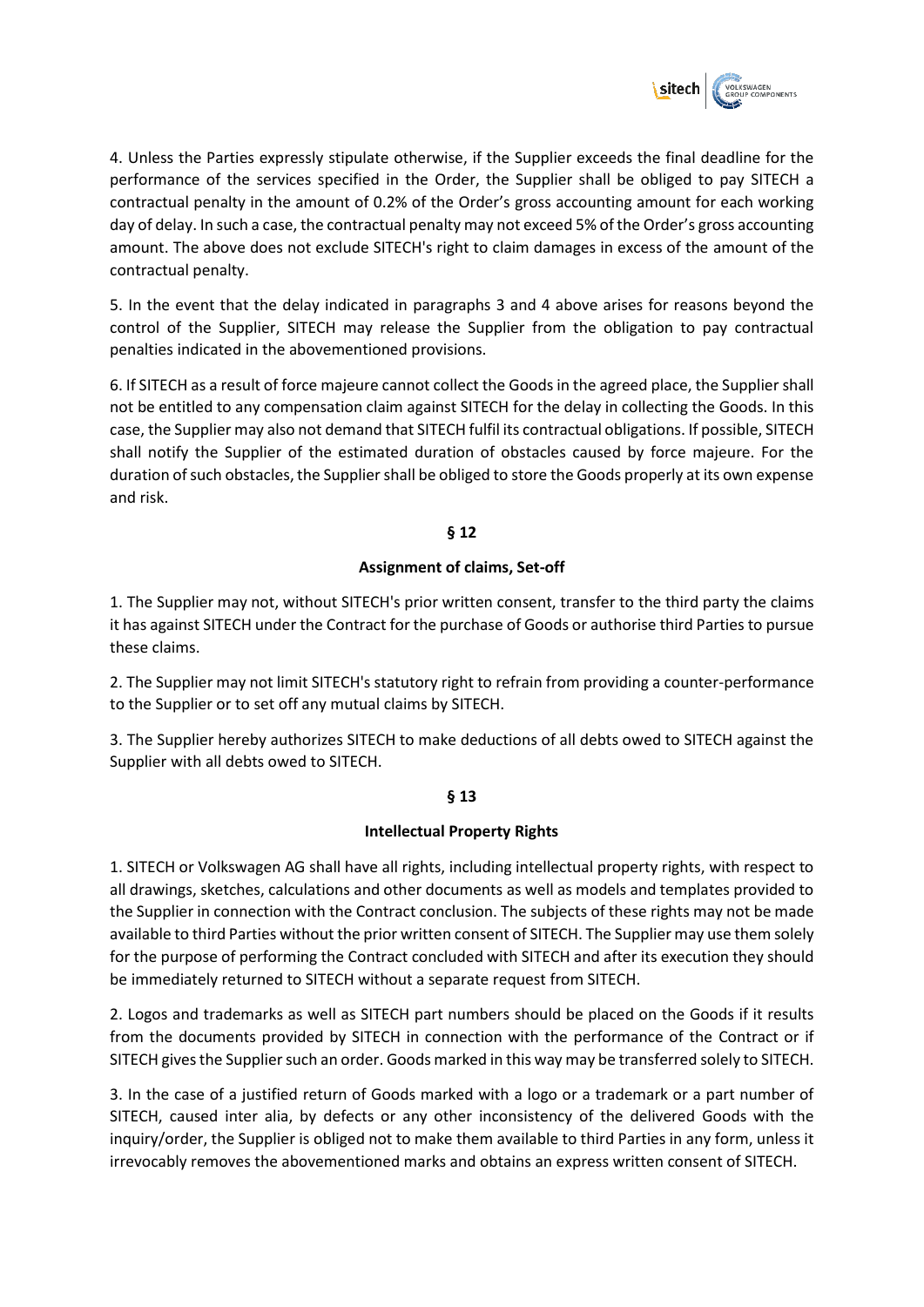

4. The Parties agree that all rights to obtain a patent for an invention or a protection right for a utility model, as well as the rights from registration of a transmission design in relation to inventions and designs created in connection with or on the occasion of performing the Contract for the purchase of Goods are vested solely in SITECH.

5. The Supplier is obliged to provide SITECH with complete documentation regarding the designs and inventions referred to in paragraph 4. above.

6. All drawings, designs, patterns, etc. prepared by the Supplier in accordance with SITECH's specifications, which may constitute a "work" within the meaning of the Polish Copyright Act of February 4th, 1994, hereinafter referred to as "Works", shall become the unlimited property of SITECH within the Supplier's remuneration under the Contract/Order. The transfer of proprietary copyrights means each time the Supplier's consent to SITECH's exercise of all the dependent copyrights to the Works.

7. The Supplier hereby declares that if, in connection with the performance of the Contract / Order, it creates a Work, as part of its remuneration, it will transfer to SITECH all ownership rights to the Works, applicable in all known fields of use, in particular:

- within the scope of recording and reproduction of the Work: making copies of the Work by any technique, including printing, reprography, magnetic recording and digital technique;

- within the scope of trading of the original Work or copies on which the Work has been recorded: distribution, lending or rental of the original or copies;

- within the scope of dissemination of the Work, in a way other than specified in the previous sentence: public performance, exhibition, display, reproduction and broadcasting and re-broadcasting, as well as making the Work available to the public in such a way that everyone can have access to it at a place and time of their choice (including through telecommunications and IT networks, also the Internet);

- placing the original or copy of the Work on the market (dissemination), to the computer, server or other device memory, lending or renting the original or copy of the Work;

- carrying out, individually or by means of a third Party, modifications to the Work, and derivative Works, translations, adaptations, redistributions or other changes to the Work;

- placing the Work on computer resources, the Internet or other telecommunication network, using the Work during public shows;

- use of the Work recorded in any form, including in polygraph form or saved on material carriers.

8. The Supplier shall refrain from exercising author's personal copyrights to the Work, including the fact that it shall not require SITECH to place labels with its name or other labels related to its authorship on the Works, as well as the right to control/supervise the use of the Works. The Supplier shall also ensure that this provision is observed by all persons involved in the process of creating the Work.

9. All planning documents (designs, drawings etc.) will be forwarded to SITECH on the delivery date specified by the Parties in the Contract/Order, together with any further agreed documents and/or documents necessary for operation and maintenance, such as source codes, manuals and assembly instructions (other documents).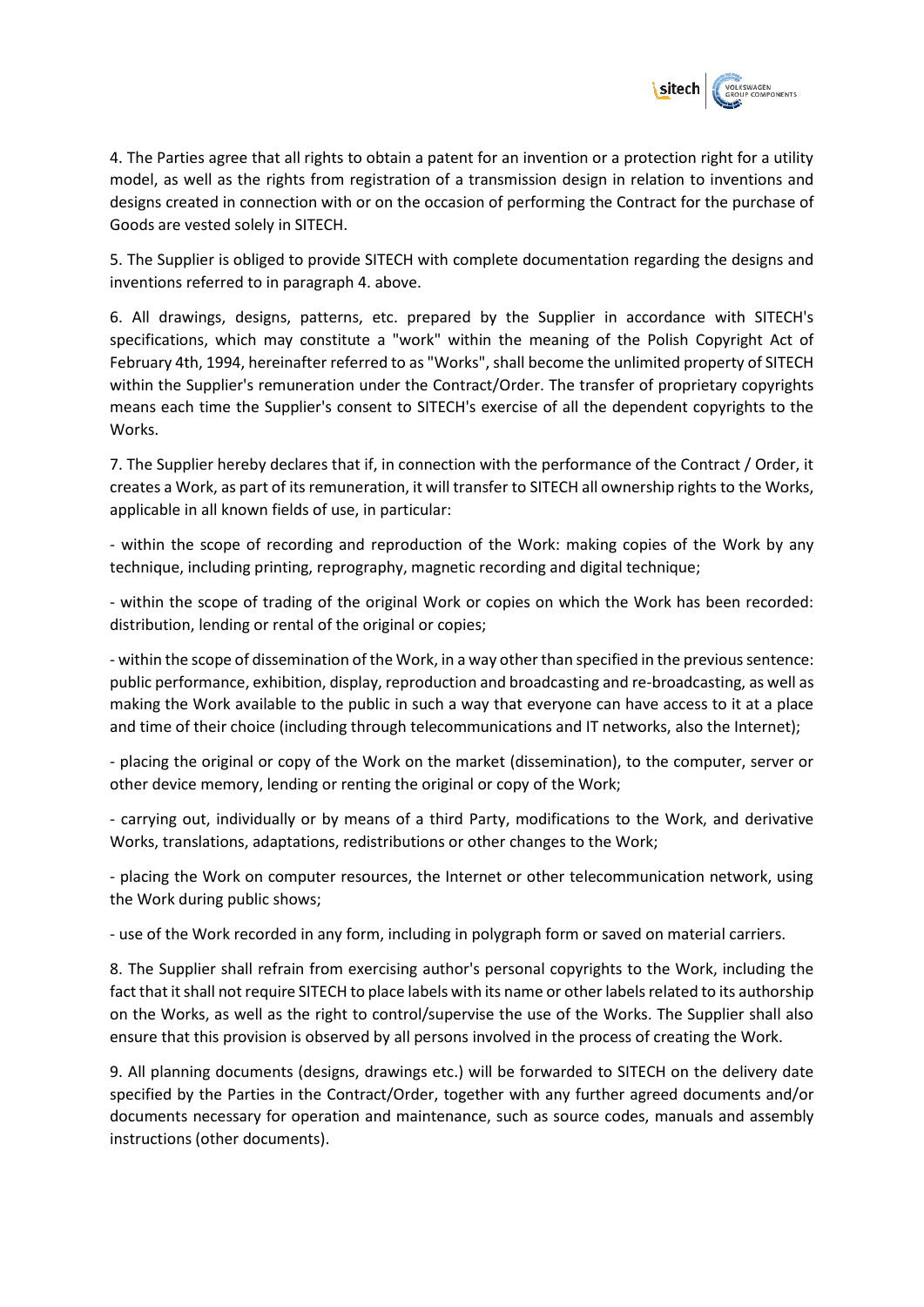

10. The Supplier shall be fully liable for claims for damages or other claims raised by authorized third Parties in connection with possible infringements of their copyrights or industrial property rights made in connection with the performance of the Supplier's purchase Contract.

11. If as a result of infringement of the third Party rights by the Supplier, the authorised third Party requests from SITECH to cease using the Goods, then the Supplier shall be obliged to remove the infringement and its effects at their own expense. The above does not exclude the possibility of SITECH's claim for further compensation as well as the submission of other claims in order to remove or reduce the damage caused by the infringement of the third Party rights by the Supplier.

### **§ 14**

### **Protection of confidential information**

1. The Parties undertake to keep secret and not to transfer, disclose or use without the written consent of the other Party any information obtained during the term of the Contract, in particular trade secrets and secrets concerning the enterprise of the other Party, as well as related clients and other entities and content of the agreement.

2. The Parties are also obliged to keep the fact of concluding the Contract secret, unless the mandatory provisions of law require that it be disclosed to persons legally entitled to obtain such information. The Supplier may provide information on cooperation with SITECH for advertising purposes only after obtaining SITECH's prior written consent.

3. If the Supplier breaches the obligations set forth in this paragraph, the Supplier shall pay a contractual penalty of EUR 50,000.00 to SITECH for each breach. In the situation described above, SITECH shall be entitled to terminate the contract to which the breach relates with immediate effect. SITECH reserves the right to claim damages exceeding the amount of the stipulated contractual penalty.

### **§ 15**

### **Final Provisions**

1. The supplier shall be obliged to return immediately, at SITECH's request, all letters and documents which certify or confirm its authorization or the authorization of other persons to undertake actions on behalf of SITECH. The document should be returned as soon as possible after the completion of the activities specified therein, unless the original document has been submitted to a competent administrative authority or court. In this case, an official confirmation of the original document must be submitted without delay.

2. Contracts with Suppliers regarding the supply of Goods are subject solely to Polish law, unless the Contract expressly indicates otherwise. Convention on Contracts for the International Sale of Goods and the Convention on the Limitation Period in the International Sale of Goods are excluded.

3. Any changes to the content of the legal relationship between SITECH and the Supplier require written form under pain of nullity.

4. The provision of paragraph 3 above does not apply to the change of the content of these GTCPs if the Supplier does not object to the changes in writing or by fax or email immediately after receiving the changed content of the Conditions.